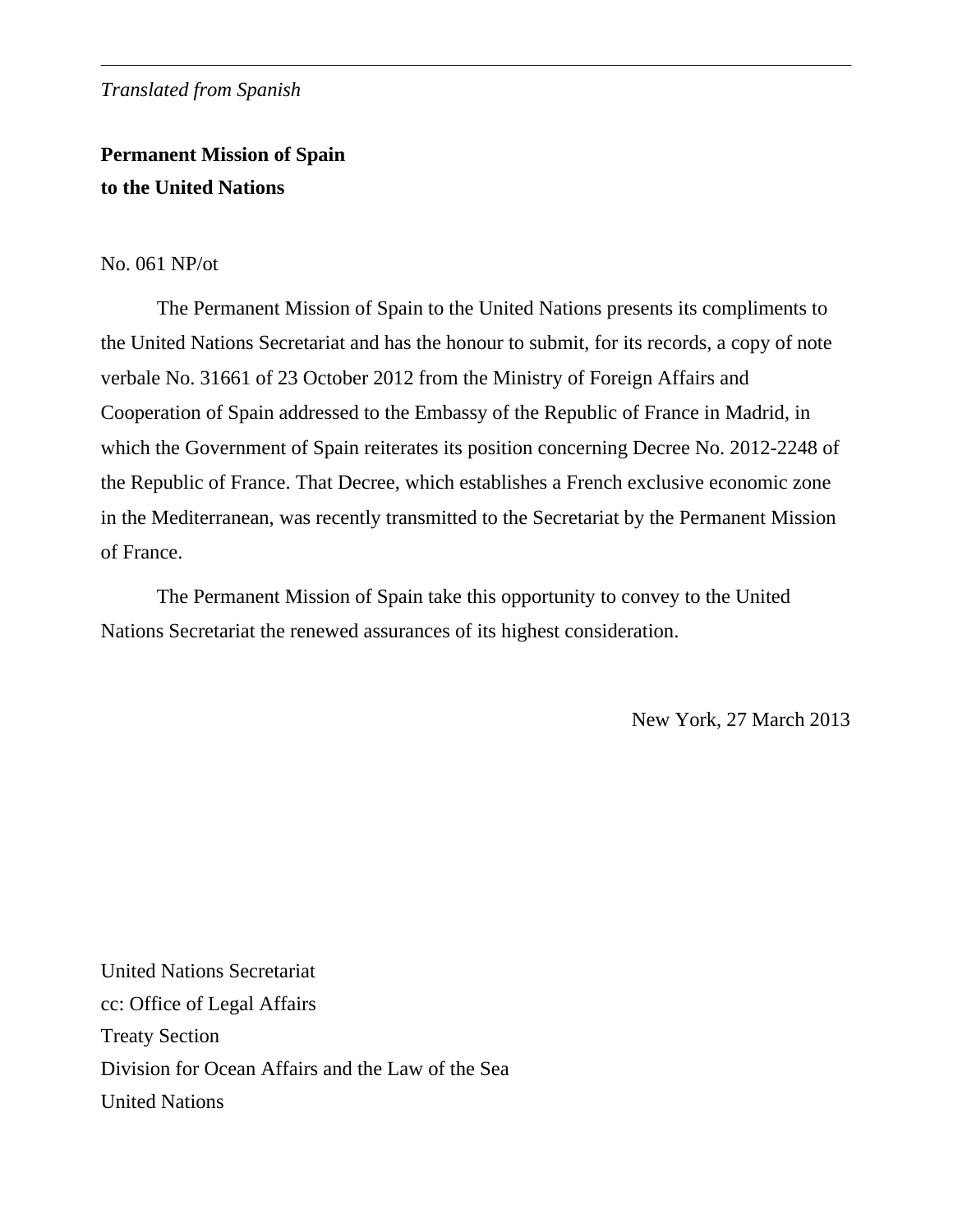## **Ministry of Foreign Affairs and Cooperation**

No. 31661

#### **Note Verbale**

 The Ministry of Foreign Affairs and Cooperation presents its compliments to the Embassy of the French Republic in Madrid and has the honour to refer to Decree No. 2012- 1148 of 12 October 2012, which establishes a French exclusive economic zone in the Mediterranean (Official Gazette of the French Republic of 14 October 2012).

 The Government of Spain recognizes the right of all States to establish an exclusive economic zone in the Mediterranean, but not when that right is exercised in a unilateral manner.

 The authorities of Spain wish to stress that, in accordance with article 74 of the United Nations Convention on the Law of the Sea, the delimitation of the exclusive economic zone between States with opposite or adjacent coasts shall be effected by agreement on the basis of international law, in order to achieve an equitable solution. In the view of the Government of Spain, a line that is equidistant from the baselines from which the breadth of the territorial sea is measured would be the most just and equitable solution, and would be subject to modification only in the case of special or particular circumstances.

 The authorities of Spain therefore wish to place on record their opposition to the unilateral establishment of the aforementioned exclusive economic zone, which has boundaries that extend far beyond the equidistant border line between the two coasts that was drawn in accordance with international law, and thus contravene article 74 of the United Nations Convention on the Law of the Sea.

Embassy of the French Republic in Madrid